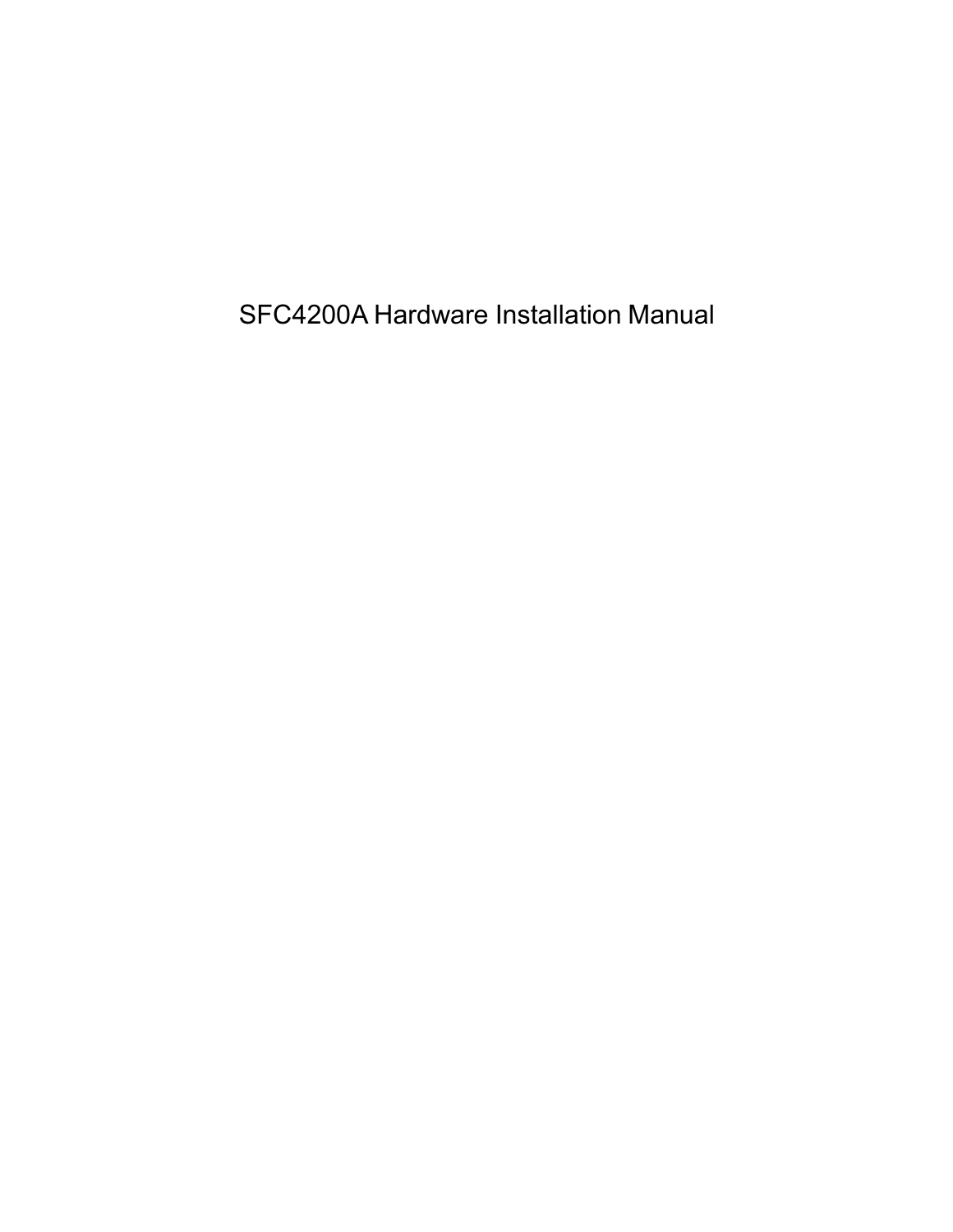# **Table of Contents**

| .9      |
|---------|
|         |
|         |
|         |
|         |
|         |
|         |
| - 1 - 1 |
|         |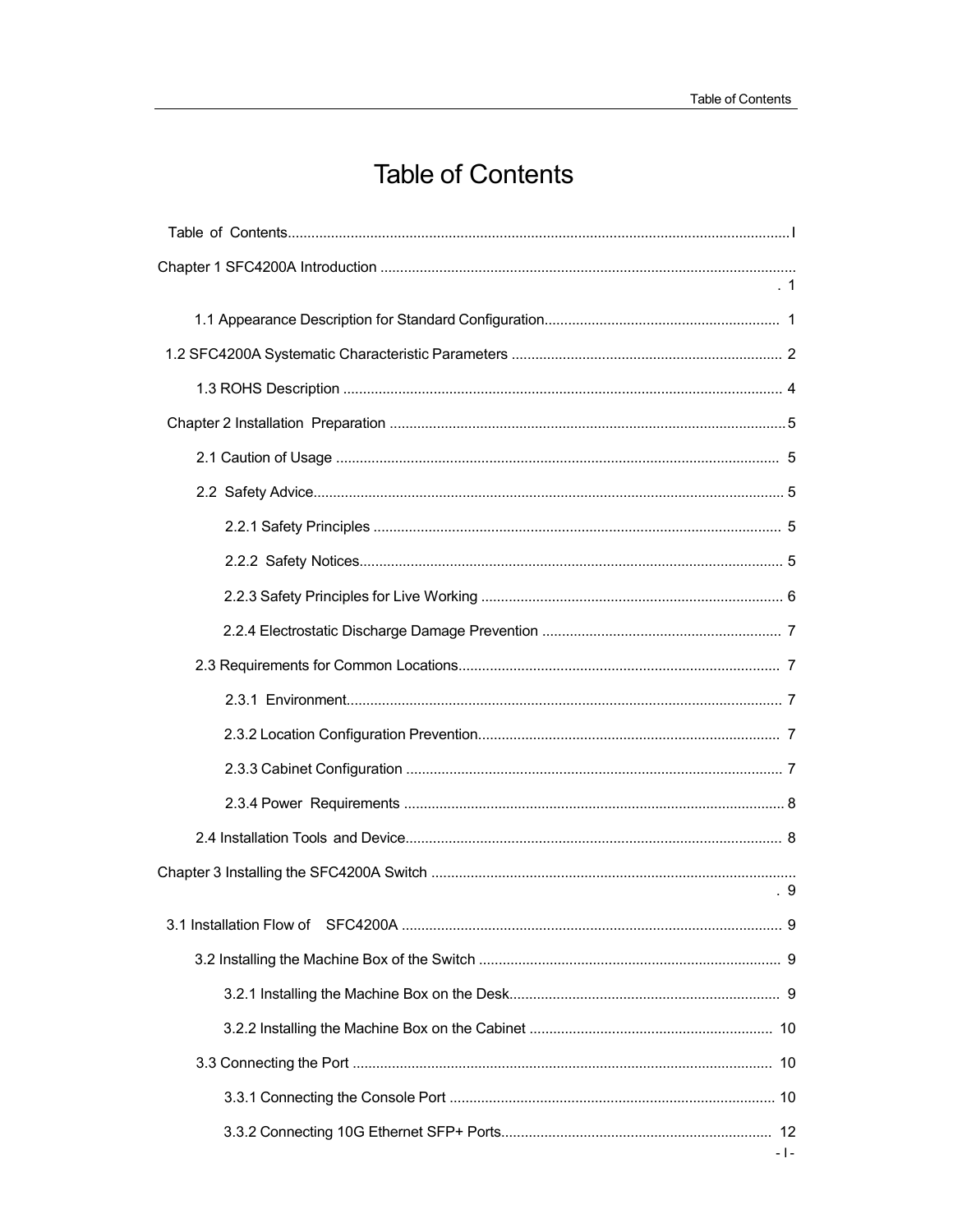#### Table of Contents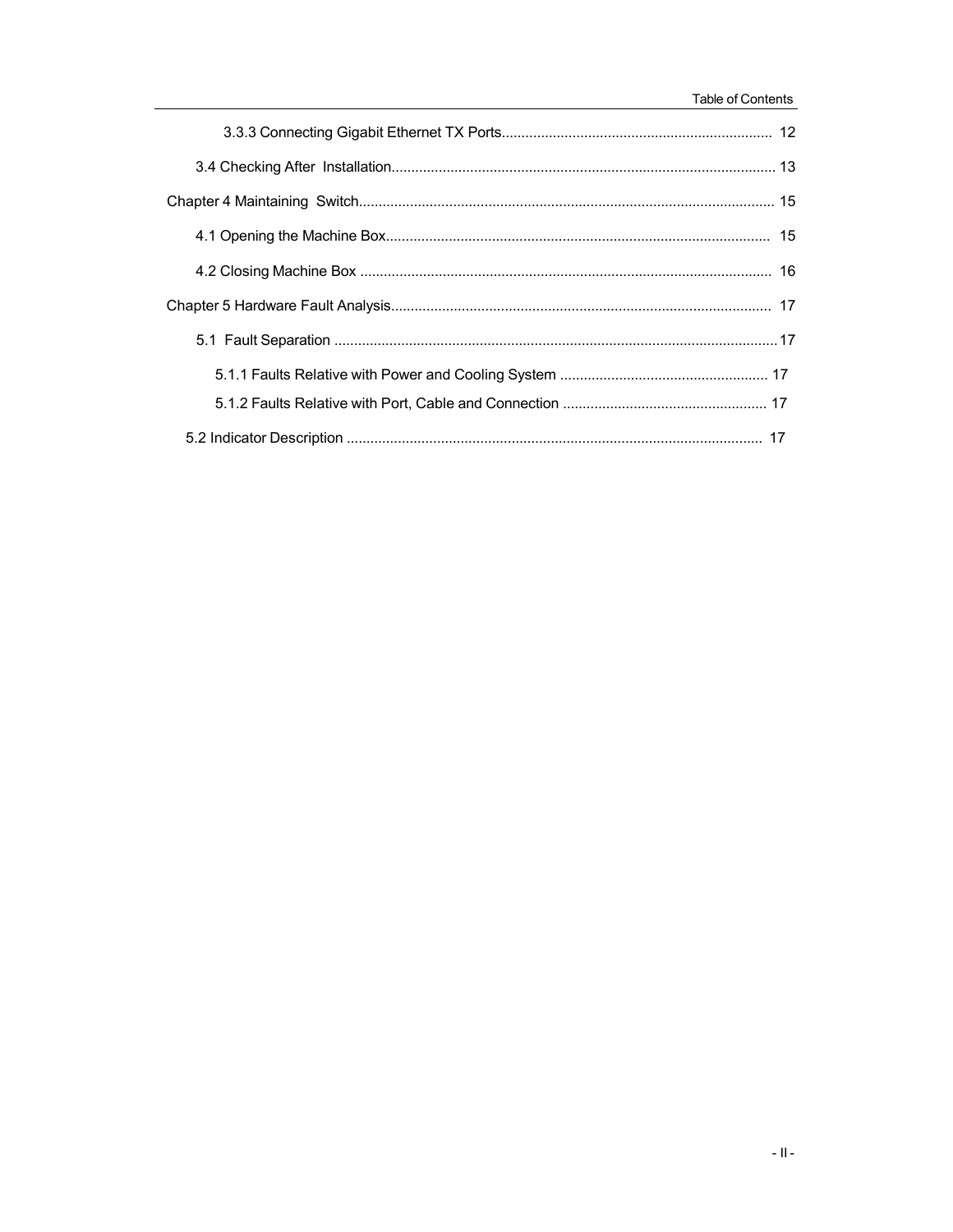## **Chapter 1 SFC4200A Introdu ction**

The section describes the characteristics and parameters of SFC4200A and gives an overview of SFC4200A.

### 1.1 Appearance Description for Standard Configuration

The built-in ports of SFC4200A are: 8 gigabit Ethernet RJ45 ports, 12 10G SFP+ ports, 1 Console port. See table 1-1.

| Port                  | Attribute                             |
|-----------------------|---------------------------------------|
| Gigabit Ethernet port | RJ45 interface, LINK/ACT indicator    |
| 10G Ethernet port     | SFP+ interface, LINK/ACT indicator    |
| Console port          | A rate of 9600bps, mini USB interface |

Table 1-1 Attributes of the built-in port

SFC4200A has a grounding column, a power socket and a power on-off (ON: power on; OFF: power off) at its back.



Figure 1-1 Front template of the SFC4200A switch

| Table 1-2 Parts at the front template of the SFC4200A switch |  |  |
|--------------------------------------------------------------|--|--|
|--------------------------------------------------------------|--|--|

| No. | Abbrev.        | Name             | Description                                                                                                                      |
|-----|----------------|------------------|----------------------------------------------------------------------------------------------------------------------------------|
|     | <b>SYS</b>     | System indicator | If the indicator is always on, the<br>system is normally started up.<br>If the indicator flickers, the system<br>works normally. |
| 2   | <b>PWR</b>     | Power indicator  | If the switch is powered on, the<br>indicator is on.                                                                             |
| 3   | <b>CONSOLE</b> | Console port     | Manages the switch locally.                                                                                                      |
| 4   | <b>RST</b>     | Reset            |                                                                                                                                  |
| 5   | LINK/ACT       | Port indicator   | GE/10GE port link/ack indicator<br>If the indicator is always on, the<br>link on the port is normal.                             |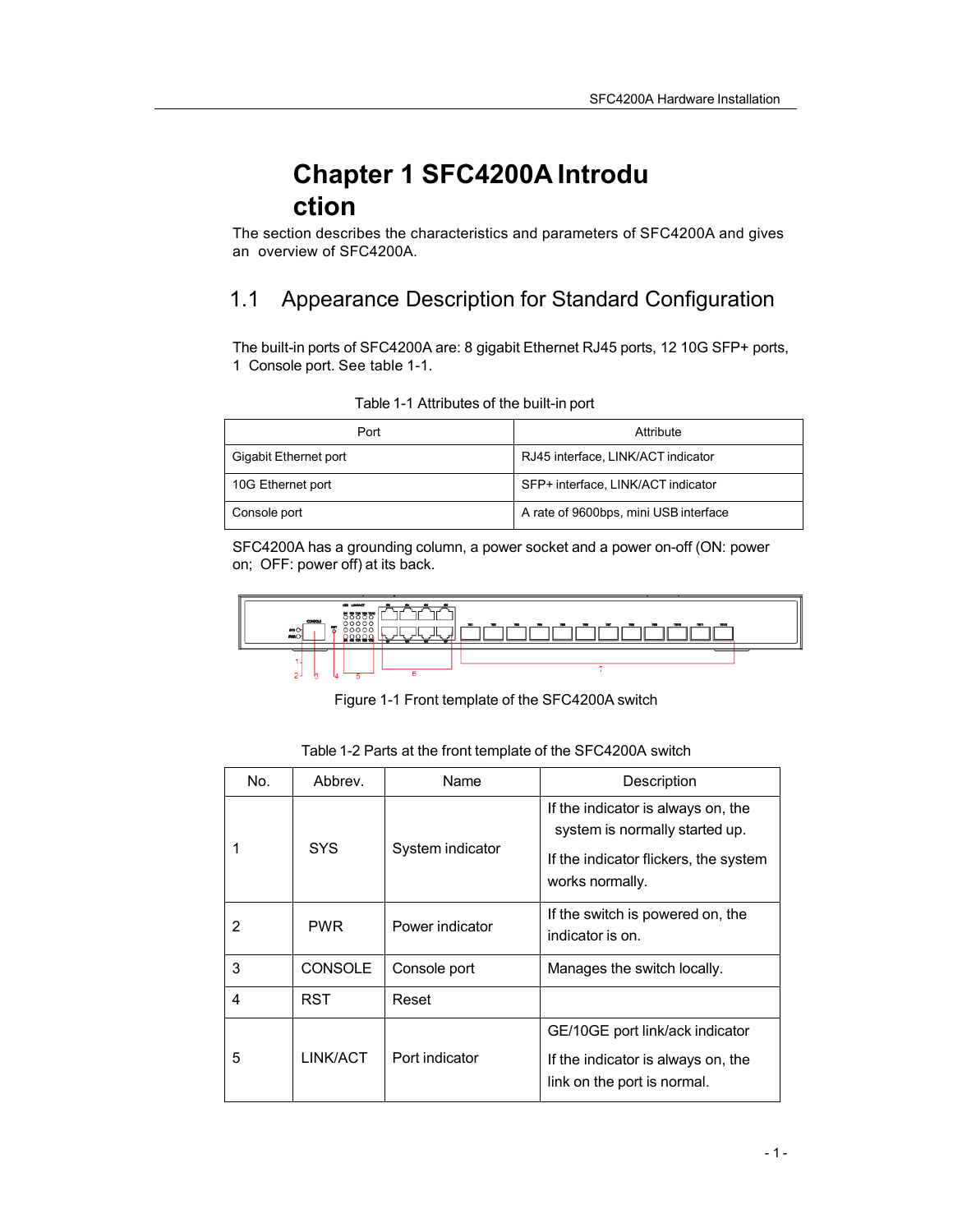|      |                    | If the indicator flickers, the data is<br>received or transmitted through<br>the port. |
|------|--------------------|----------------------------------------------------------------------------------------|
| RJ45 | 8 Gigabit TX ports | 8 Gigabit TX ports                                                                     |
| SFP+ | 10G SFP+ ports     | 12 10G SFP+ ports                                                                      |



Figure 1-2 Back template of the SFC4200A switch

#### Table 1-3 Parts at the back template of the SFC4200A sw itch

| No. | Abbrev. | Name             | Description                                                                |  |  |  |
|-----|---------|------------------|----------------------------------------------------------------------------|--|--|--|
|     |         | AC power socket  | $AC100 \sim 240V$ .                                                        |  |  |  |
| 2   | switch  | Power on-off     | Pressing upwards is to power<br>on. Pressing downwards is to<br>power off. |  |  |  |
| 3   |         | Grounding column | The grounding must be fine.                                                |  |  |  |

## 1.2 SFC4200A Systematic Characteristic Parameters

|                      | Supported<br>standard           | IEEE 802.1d Spanning Tree Protocol  |
|----------------------|---------------------------------|-------------------------------------|
|                      |                                 | IEEE 802.1s multiple spanning trees |
|                      |                                 | IEEE 802.1p Class of Service        |
|                      |                                 | IEEE 802.1q tagged VLAN             |
| Protocol<br>standard |                                 | IEEE 802.3x Flow control            |
|                      |                                 | IEEE 802.3z asymmetric flow control |
|                      |                                 | IEEE 802.3ad Link aggregation       |
|                      | IP routing protocol<br>standard | <b>RFC 1058 RIP</b>                 |
|                      |                                 | RFC 1723 RIP v2                     |
|                      |                                 | RFC 1583 OSPF v2                    |
|                      |                                 |                                     |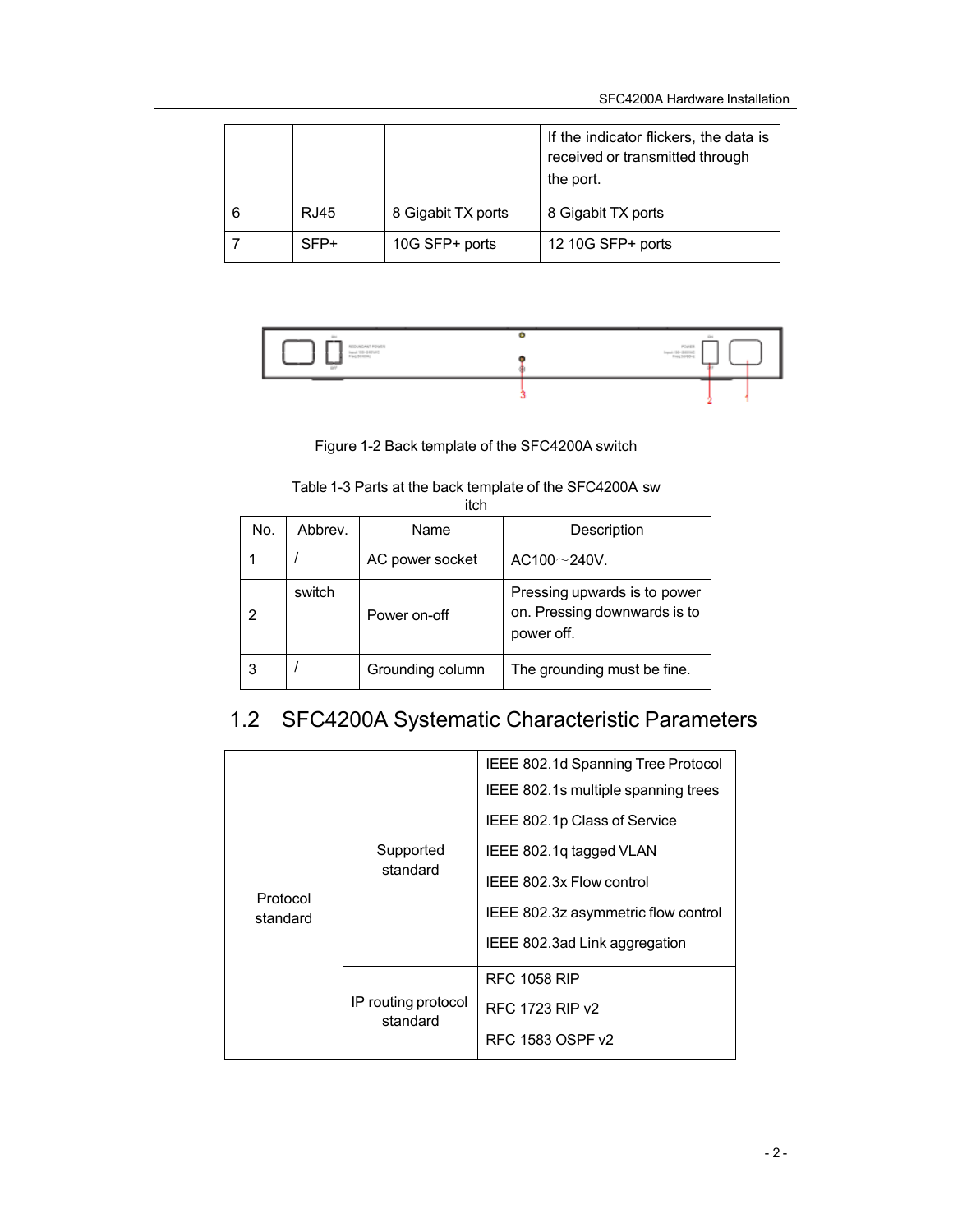|                             | <b>Network</b>                           | RFC 1157 SNMP v1/v2                 |
|-----------------------------|------------------------------------------|-------------------------------------|
|                             | management                               | <b>RFC 1213 MIB II</b>              |
|                             | standard                                 | RFC 1757 RMON 1,2,3,9               |
|                             | Memory                                   | Flash Memory: 16M Bytes             |
|                             |                                          | SDRAM: 512MBytes;                   |
|                             | Standard                                 | 8 10/100/1000BASE-T ports           |
|                             | configuration                            | 12 10G SFP+ ports                   |
|                             |                                          | 1 Console port                      |
|                             | Dimensions mm<br>$(W \times D \times H)$ | 442.50×315×44                       |
|                             | Operating                                | 0 °C $\sim$ 40 °C : 10% $\sim$ 85%  |
| Hardware<br>characteristics | temperature/<br>humidity                 | non-condensation                    |
|                             | Storage                                  | -40 °C $\sim$ 80 °C : 5% $\sim$ 95% |
|                             | temperature/<br>humidity                 | non-condensation                    |
|                             | Power                                    | Input voltage: AC100~240V,          |
|                             | characteristics                          | Input frequency: $47 \sim 63$ Hz    |
|                             |                                          | Input current: 2A (MAX)             |
|                             |                                          | Output voltage: 12VDC               |
|                             |                                          | Output current: 12.5A(MAX)          |
|                             | Power<br>consumption                     | 55W                                 |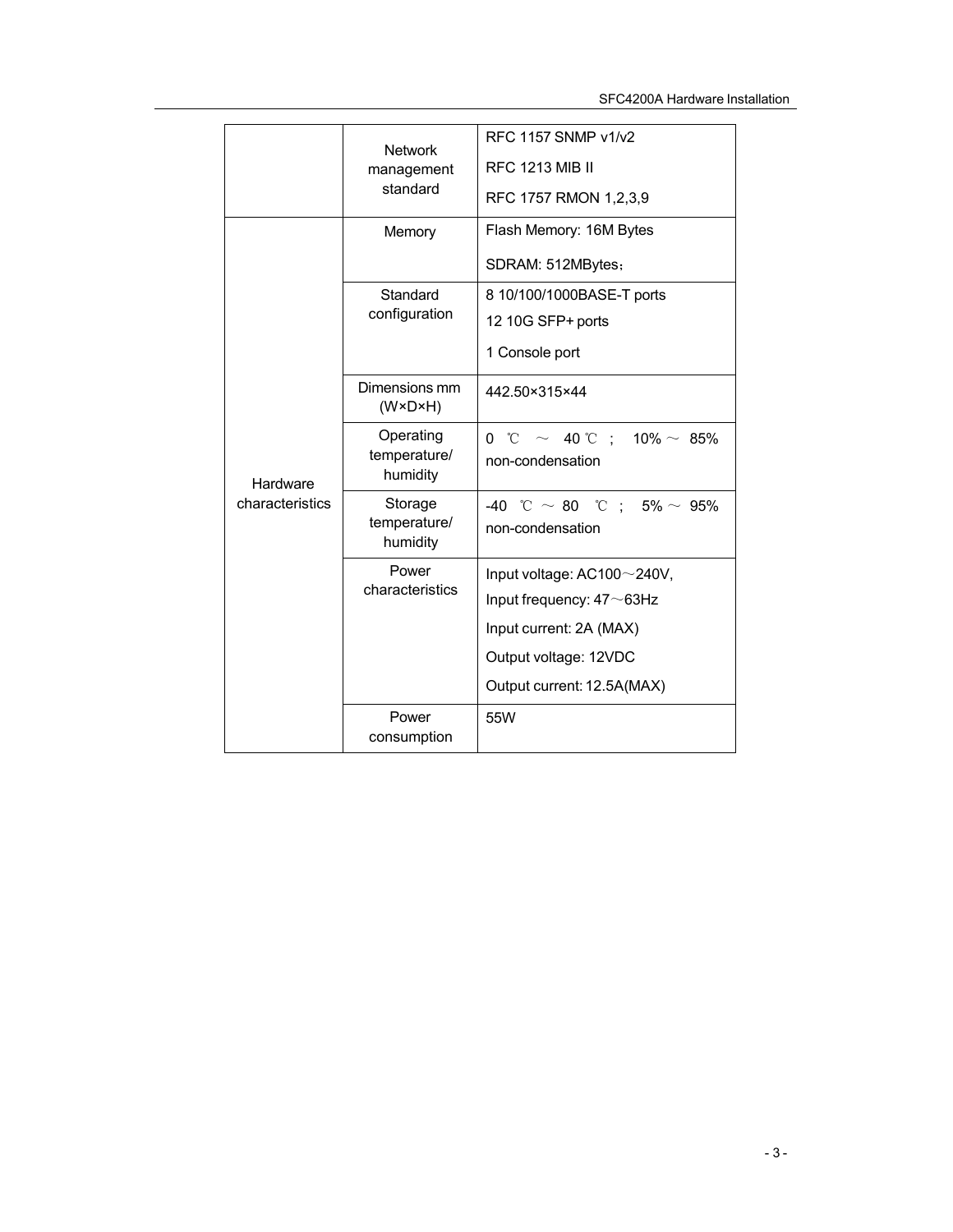## 1.3 ROHS Description

| Part<br>Number,         | Toxic or Hazardous Substances and Elements |    |    |         |     |      |
|-------------------------|--------------------------------------------|----|----|---------|-----|------|
| Name and<br>Description | Pb                                         | Hg | Cd | Cr (VI) | PBB | PBDE |
| Machine<br>Box          |                                            |    |    |         |     |      |
| Cabinet                 | ∩                                          |    | C  |         |     |      |
| Module                  | ∩                                          |    | ∩  |         |     |      |
| Basic<br>Board          | 0                                          |    |    |         |     |      |
| Interface<br>Card       | ∩                                          |    |    |         |     |      |

O: Indicates that this toxic or hazardous substance contained in all the homogeneous materials for this part, according to EIP-A, EIP-B, EIP-C is below the limit requirement in SJ/T11363-2006.

X: Indicates that this toxic or hazardous substance contained in al the homogeneous materials for this part, according to EIP-A, EIP-B, EIP-B, EIP-C is above the limit requirement in SJ/T11363-2006.

The referenced environment-friendly use period logo is determined based on normal operating conditions (such as temperature and humidity). Note-These statements apply only to the China RoHS regulations.

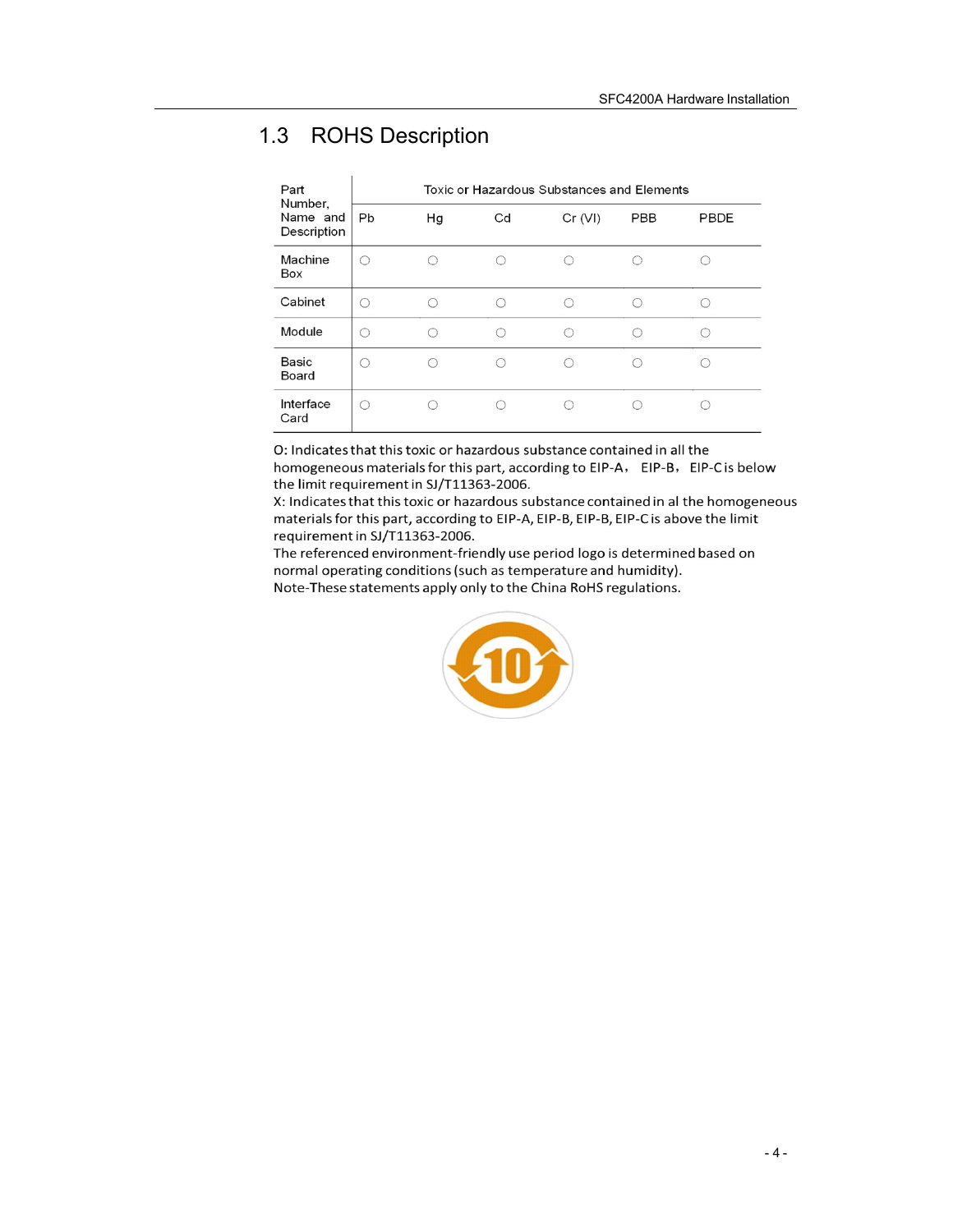## **Chapter 2 Installation Preparation**

### 2.1 Caution of Usage

Similar to other electronic products, the semiconductor chip easily gets damaged if you power on or off abruptly and frequently. To restart up the switch of SFC4200A, you have to open the power on-off after the power is cut down for three to five seconds.

Avoid severe collision or falling down from the height to protect the parts in the switch.

Use correct outside ports to connect the switch of SFC4200A. Do not put the Ethernet plug into the console port (RJ45 8-line socket). Similarly, do not put the console cable i nto the console port (RJ45 8-line socket).

**Note:**

1)When you plug or dial the power line, keep the power line horizontal with the power s ocket.

2)When the lifetime of our products ends, handle them according to national laws and r egulations, or send these products to our company for collective processing.

### 2. SafetyAdvice

### 1. Safety Principles

- Keep dustless and clean during or after the installation.
- Put the cover at the safe place.
- Put tools at the right place where they are not easily falling down.
- Put on relatively tight clothes, fasten the tie or scarf well and roll up the sleeve, a voiding stumbling the machine box.
- Put on the protective glasses if the environment may cause damage to your eye s.
- Avoid incorrect operations that may cause damage to human or devices.

### 2. Safety Notices

The safety notices mentioned here means that improper operation may lead to body da mage.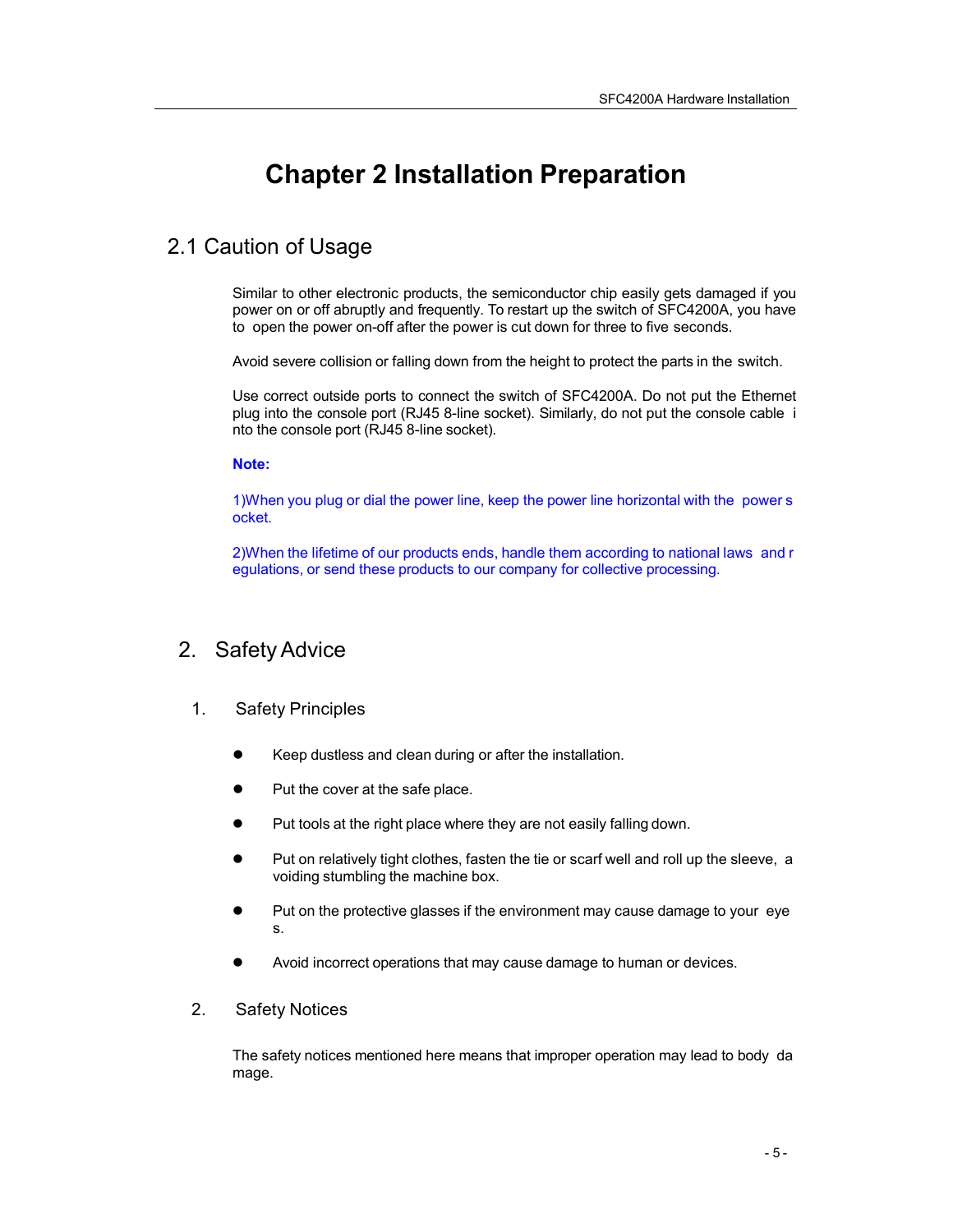- Read the installation guide carefully before you operate the system.
- Only professionals are allowed to install or replace the switch.
- Pull out the AC power socket and close the direct-current power before operating on the machine box or working beside the power source.
- The final configuration of products must comply with relative national laws and re gulations.
- 3. Safety Principles for Live Working

When you work under electricity, following the following principles:

- Put off ornaments, such as ring, necklace, watch and bracelet, before you operate under live working. When metal articles connect the power to the ground, short cir cuit happens and components may be damaged.
- Pull out the AC power socket and close the direct-current power before operating on the machine box or working beside the power source.
- When the power is on, do not touch the power.
- Correctly connect the device and the power socket.
- Only professionals are allowed to operate and maintain the device.
- Read the installation guide carefully before the system is powered on.

#### **Note:**

- 1) Check potential dangers, such as the humid floor, ungrounded extensible power l ine and tatty power line.
- 2) Install the emergent on-off at the working room for turning off the power when tro uble happens.
- 3) Turn off the power on-off of the switch and plug off the power line before installin g or uninstalling the machine box or working beside the power.
- 4) Do not work alone if potential dangers exist.
- 5) Cut off the power before checkout.
- 6) If trouble happens, take the following measures:
	- A. Cut off the system's power.
	- B. Alarm.
	- C. Take proper measures to help persons who are hit by the disaster. Artificial r espiration is needed if necessary.
	- D. Seek for medical help, or judge the loss and seek for available help.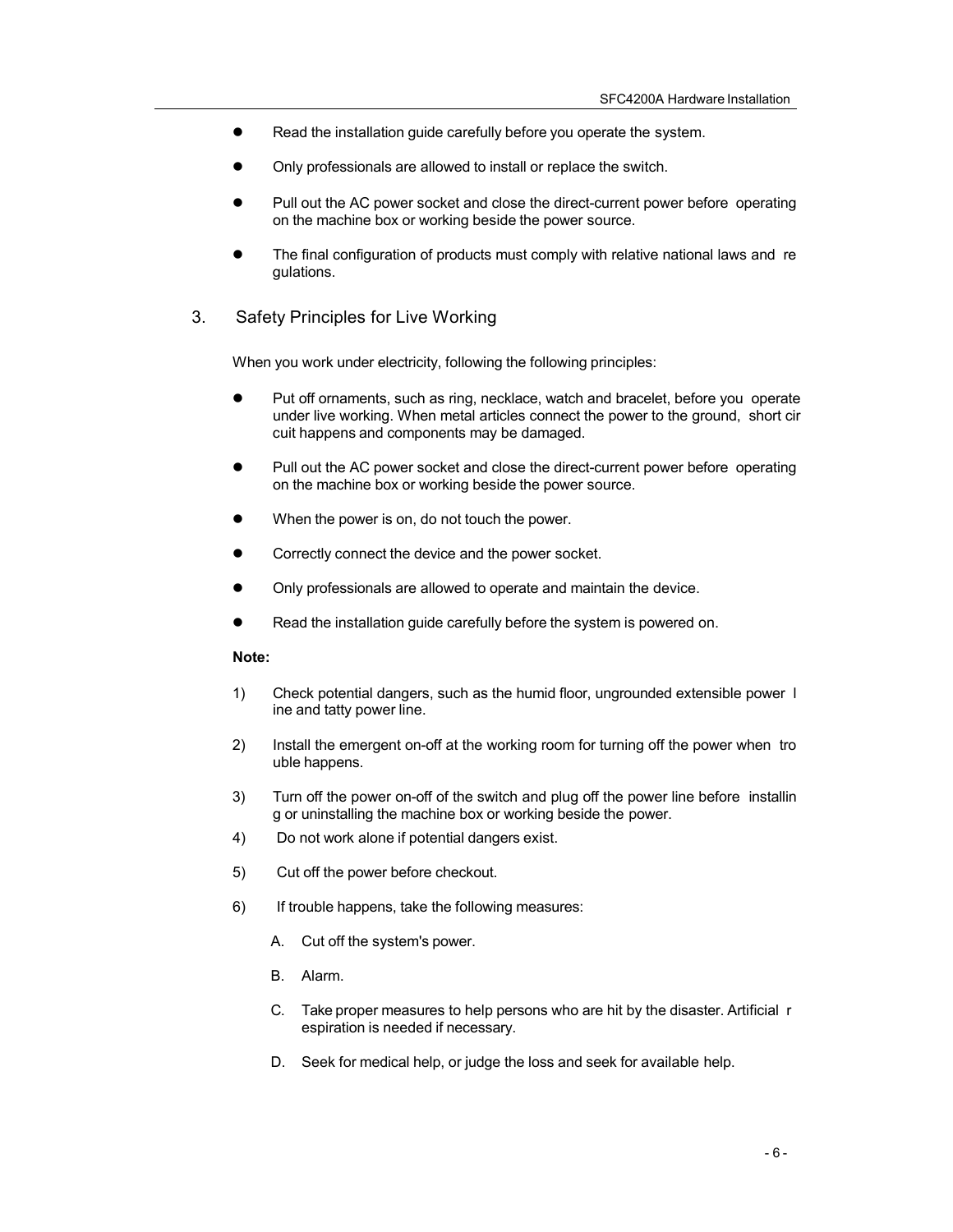### 2.2.4 Electrostatic Discharge Damage Prevention

Electrostatic discharge may damage devices and circuits. Improper treatment may caus e the switch to malfunction completely or discontinuously.

Move or locate the devices according to the measures of electrostatic discharge preven tion, ensuring the machine box connects the ground. Another measure is to wear the st atic-proof hand ring. If there is no hand ring, use the metal clip with the metal cable to cl ip the unpainted metal part of the machine box. In this case, the static is discharged to t he ground through the metal cable of the clip. You can also discharge the static to the g round through your body.

### 3. Requirements for Common Locations

This part describes the requirements for the installation locations.

### 1. Environment

The switch can be installed on the desk or the cabinet. The location of the machine box , cabinet planning and indoor cabling are very important for normal system's function. S hort distance between devices, bad ventilation and untouchable control plate will cause maintenance problems, systematic faulty and breakdown.

For location planning and device locating, refer to section 2.3.2 "Location Configuration Prevention".

#### 2. Location Configuration Prevention

The following preventive measures assist you to design the proper environment for the switch.

- Make sure that the workshop is well-ventilated, the heat of electrical devices is w ell-discharged and sufficient air circulation is provided for device cooling.
- Avoid to damage devices by following the electrostatic discharge prevention proc edure.
- Put the machine box at the place where cool air can blow off the heat inside the machine box. Make sure the machine box is sealed because the opened machin e box will reverse the cool air flow.

### 3. Cabinet Configuration

The following content assists you to make a proper cabinet configuration:

- Each device on the cabinet gives off heat when it runs. Therefore, the sealed ca binet must have the heat-discharge outlet and the cooling fan. Do not put the dev ices too close, avoiding bad ventilation.
- When you install the machine box at the open cabinet, prevent the frame of the c abinet from blocking the airway of the machine box.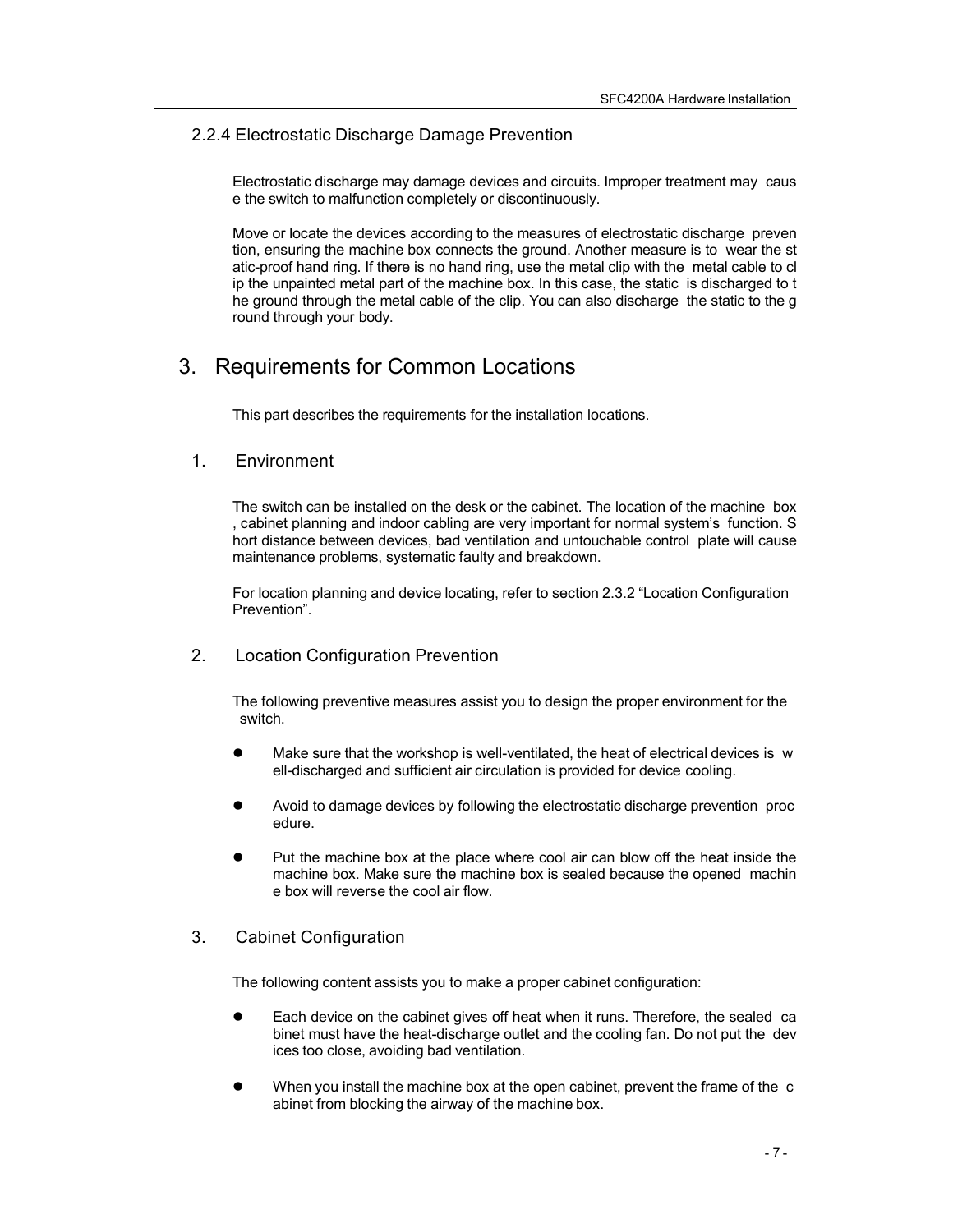- Ensure that nice ventilation is provided for the devices installed at the bottom of t he cabinet.
- The clapboard separates exhaust gas and inflow air, and boost cool air to flow in the machine box. The best location of the clapboard is decided by the air flow m ode in the machine box, which can be obtained through different location tests.

### 2.3.4 Power Requirements

Make sure that the power supply has nice grounding and the power at the input side o f the switch is reliable. The voltage control can be installed if necessary. At least a 240 V, 10A fuse or a breaker is provided in the phase line if you prepare the short-circ uit prevention measures for a building.

#### **Caution:**

If the power supply system does not have good grounding, or the input power disturbs t oo much and excessive pulses exist, the error code rate of communication devices incr eases and even the hardware system will be damaged.

### 2.4 Installation Tools and Device

The tools and devices to install the SFC4200A switch are not provided by the SFC4200 A switch. You yourself need to prepare them. The following are the tools and devices ne eded for the typical installation of the SFC4200A switch:

- **Screwdriver**
- Static armguard
- Bolt
- Ethernet cable
- Other Ethernet terminal devices
- Control terminal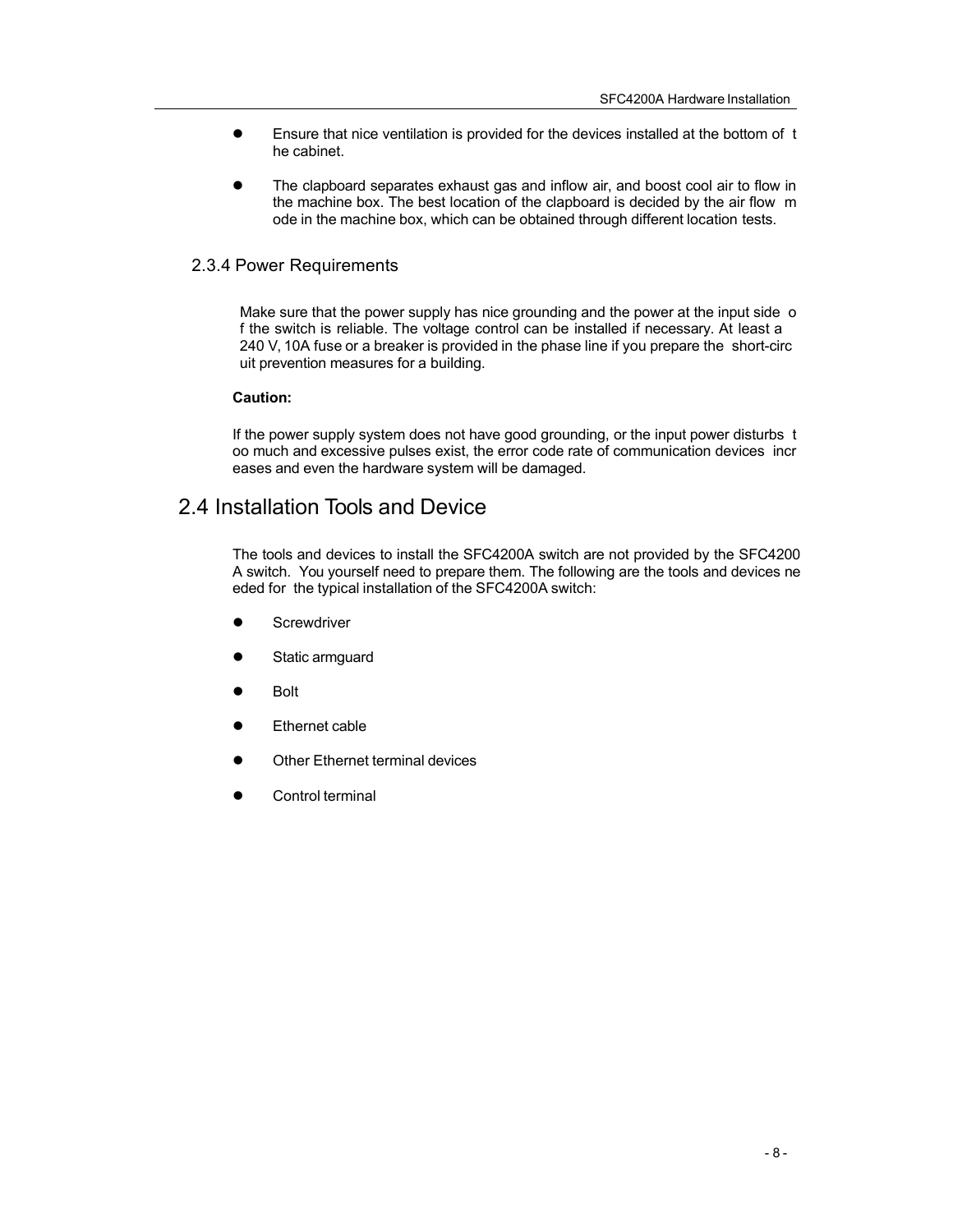# **Chapter 3 Installing the SFC4200A Switch**

### **Caution:**

Only professionals are allowed to install or replace the devices.

### 3.1 Installation Flow of SFC4200A



### 2. Installing the Machine Box of the Switch

The installation of the machine box has two modes:

- **•** Installing the machine box on the desk
- **•** Installing the machine box on the cabinet
- 3.2.1 Installing the Machine Box on the Desk

The SFC4200A switch can be directly put on the smooth and safe desk.

#### **Note:**

Do not put things weighing 4.5 kg or over 4.5 kg on the top of the switch.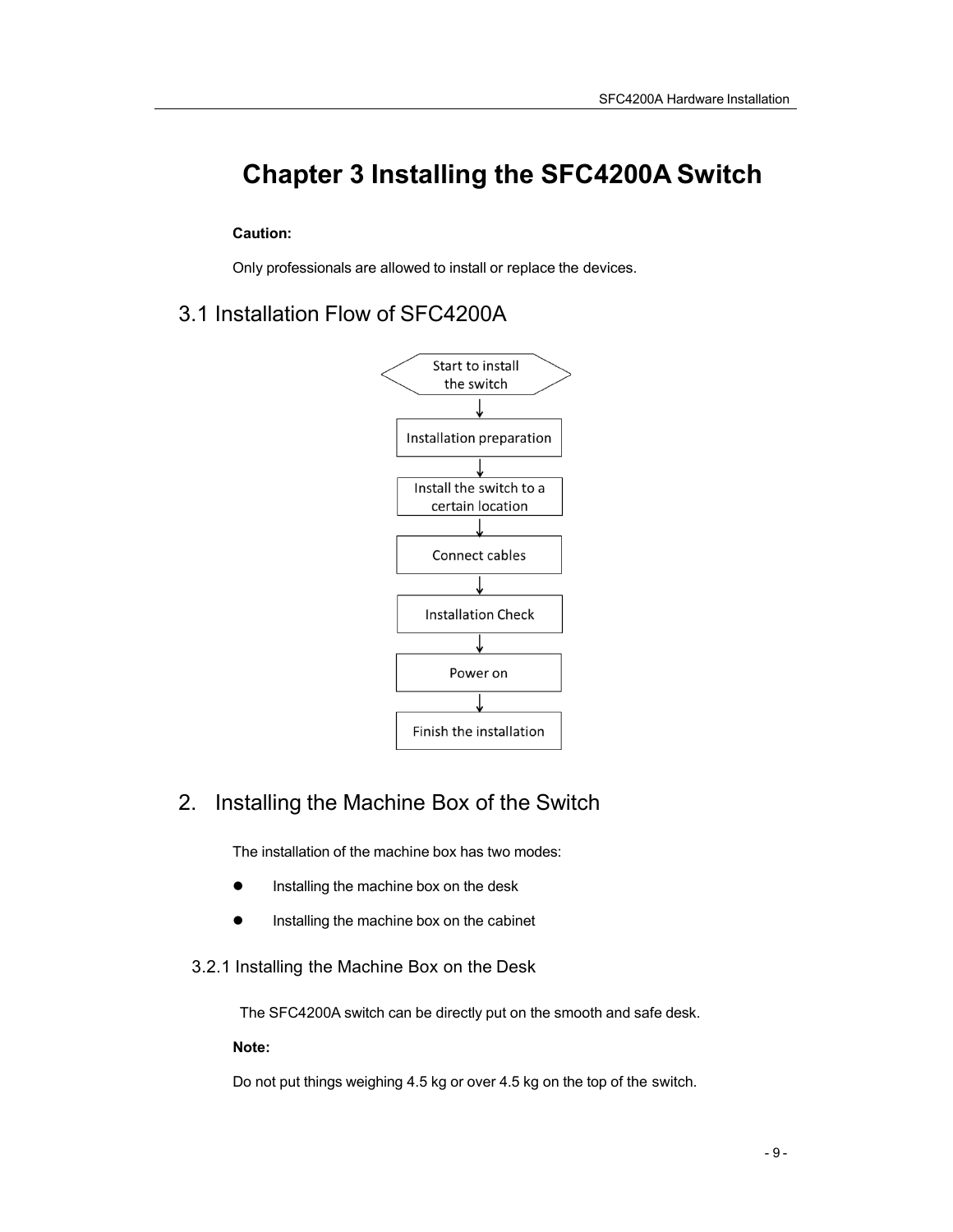### 3.2.2 Installing the Machine Box on the Cabinet

The machine box of the switch is fixed on the cabinet through the brackets. When you f ix the brackets, the front template of the switch faces forward. The detailed operations a re shown in Figure 3-1.



Figure 3-1 Fixing the machine box of the switch

**Caution:** The switch shown in figure 3-1 does not represent the material SFC4200A.

After the brackets are installed, install the switch on the cabinet. See Figure 3-2.



Figure 3-2 Installing the switch on the cabinet

### 3. Connecting the Port

1. Connecting the Console Port

The switch of SFC4200A has a console port.

The rate of the console port is a value ranging from 1200bps to 115200bps. It has a sta ndard RJ45 plug. After you connect the console port to the serial port of PC through a c onsole cable, you can configure and monitor the switch of SFC4200A by running a ter minal emulation software, such as super Windows terminal. The cable is provided acco rding to the host. The communication parameters of the terminal serial port can be set t o a rate of 9600bps, eight data bits, one stop bit, no sum check bit and traffic control.

The RJ45 connector of the console port is shown in the following figure. The RJ45 plug corresponds to the RJ45 socket, whose pins can be aligned from left to right with the v alue from 1 to 8.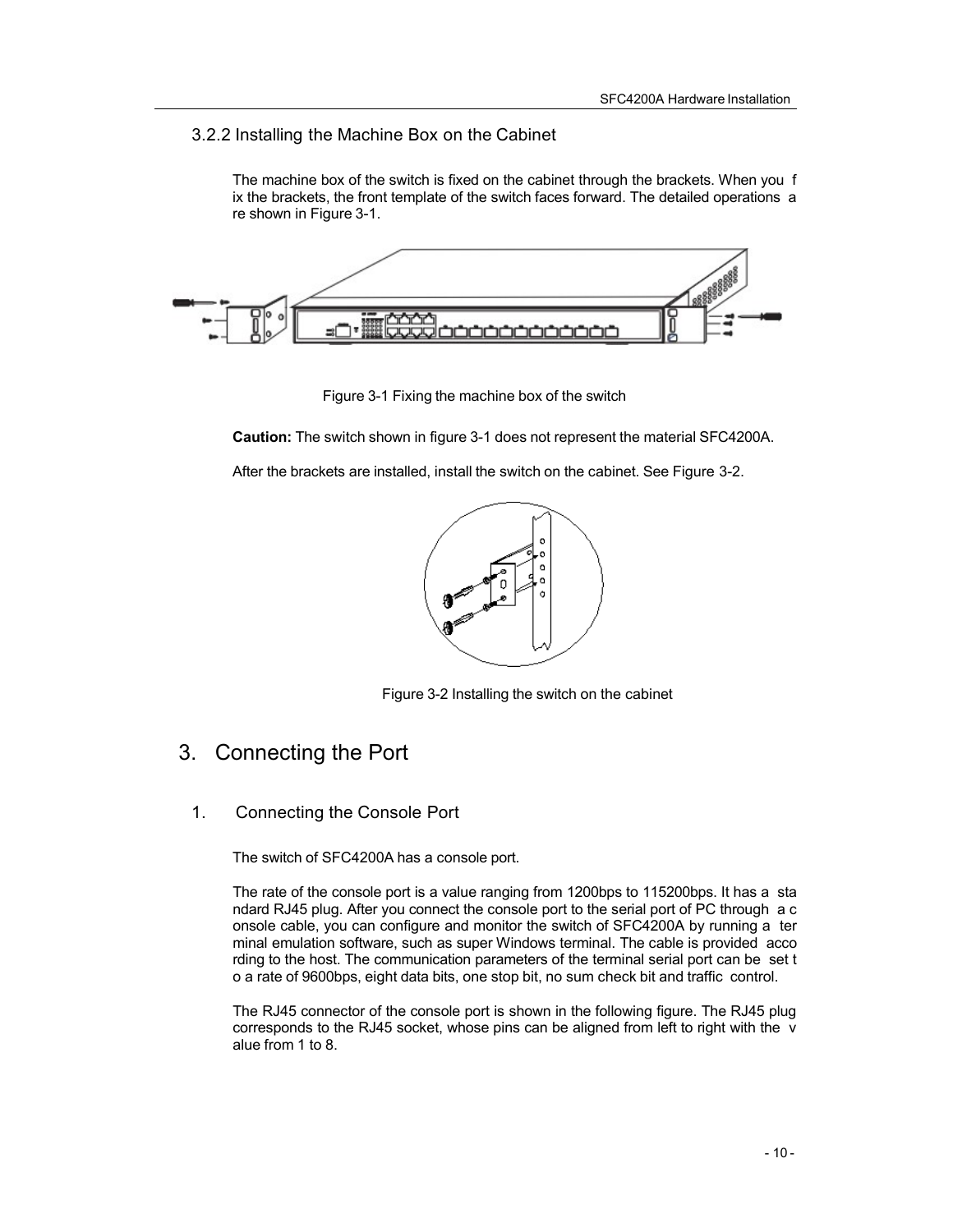

Figure 3-3 RJ-45 connector of the console port

The other end of the console cable is DB9, and the RJ45 plug is put into the socket of t he console port on the SFC4200A switch.



The Console cable (RLC0301)

Figure 3-4 The inner connection of the 1-to-8 RJ45 cable (RLC0301).





Table 3-1 Pins of the console port

| NO. | Name       | Remark     |
|-----|------------|------------|
|     | CD         | No connect |
| 2   | <b>RXD</b> | Input      |
| 3   | <b>DSR</b> | No connect |
|     | <b>TXD</b> | Output     |
| 5   | <b>RTS</b> | No connect |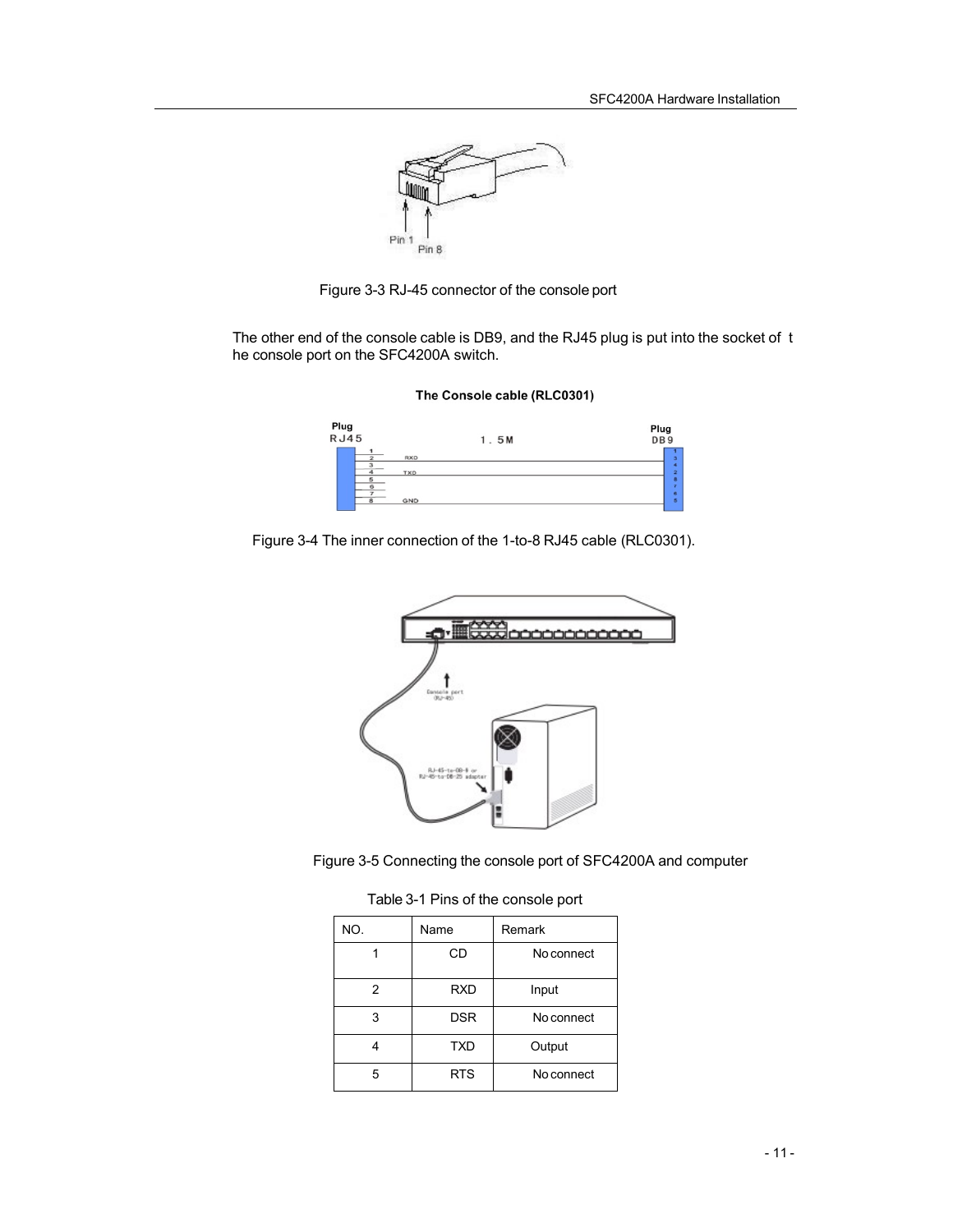| <b>CTS</b> | No connect |
|------------|------------|
| <b>DTR</b> | No connect |
| SG         | <b>GND</b> |

#### **Note:**

The console port of SFC4200A does not support traffic control. Therefore, you must set the option **data traffic control** to **none** when you configure the switch with the super t erminal. Otherwise, the single-pass problem will arise on the super terminal.

### 3.3.2 Connecting 10G Ethernet SFP+ Ports

The SFC4200A switch has 12 10G SFP+ ports. Each port has its corresponding indicat or: TE1~TE12. You can connect the SFP+ optical module to the SFP+ port and then yo u can connect other Ethernet terminal devices through the optical cable.



Figure 3-6 Connecting the 10G SFP+ port and other Ethernet terminals

**Caution:** The switch shown in figure 3-6 does not represent the material SFC4200A.

### 3.3.3 Connecting Gigabit Ethernet TX Ports

SFC4200A provides 8 10/100/1000Base-T ports. Each port has its corresponding indic ator:1-8. The indicators are used to indicate the LINK/ACT state. The ports can connect other Ethernet terminal devices through the UTP port and the direct-through or cross n etwork cable. The numbering order of the pins in the UTP port is the same as that in th e console port. See figure 3-6.

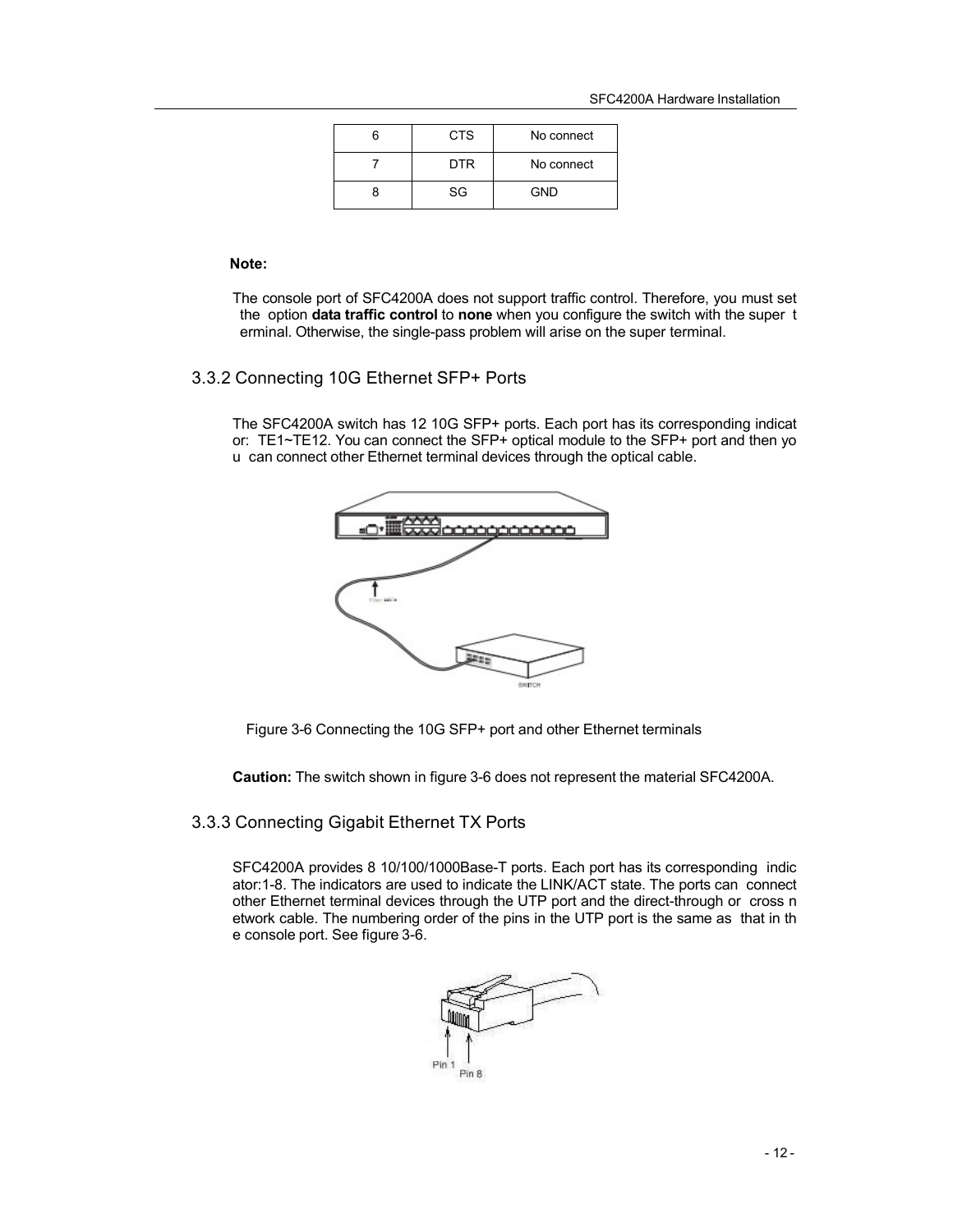Figure 3-7 RJ-45 connector on the console port

Because the 8 10/100/1000Base-T ports of SFC4200A support the MDI/MDIX self-iden tification of the cable, SFC4200A can adopt five types of direct-through/cross network c ables when it connects other Ethernet terminals.



Figure 3-8 Connecting the 1000Base-TX port and other Ethernet terminals

**Caution:** The switch shown in figure 3-8 does not represent the material SFC42 00A.

| No.            | Table 3-1 Pins of Gigabit RJ45<br>Pin Name    | Remark            |
|----------------|-----------------------------------------------|-------------------|
| 1              | Sending/receiving the normal phase of data 0  | $TP0+$            |
| $\overline{2}$ | Sending/receiving the paraphase of the data 0 | TP <sub>0</sub> - |
| 3              | Sending/receiving the normal phase of data 1  | $TP1+$            |
| 4              | Sending/receiving the normal phase of data 2  | $TP2+$            |
| 5              | Sending/receiving the paraphase of the data 2 | TP2-              |
| 6              | Sending/receiving the paraphase of the data 1 | TP1-              |
| 7              | Sending/receiving the normal phase of data 3  | $TP3+$            |
| 8              | Sending/receiving the paraphase of the data 3 | TP3-              |

### 3.4 Checking After Installation

Before electrically starting up the switch, perform the following checkups after the switc h is installed:

 If the switch is installed on the cabinet, check whether the installation point betw een the cabinet and the switch is strong. If the switch is installed on the desk, ch eck whether there is enough space for the switch to discharge its heat and wheth er the desk is stable.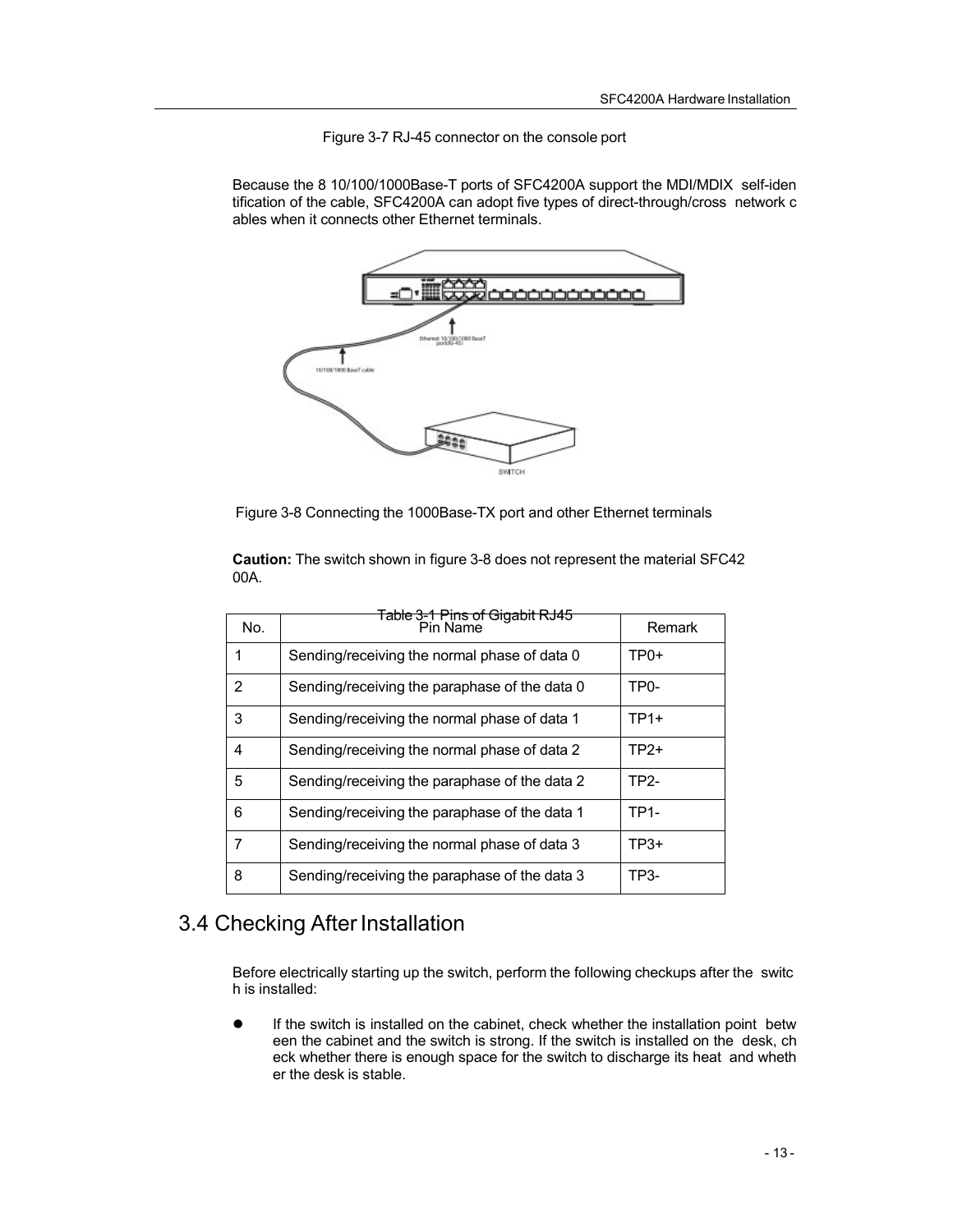- Check whether the connected power meets the power requirements of the switch
- Check whether the grounding line is correctly connected.

.

Check whether the switch is correctly connected to other terminal devices.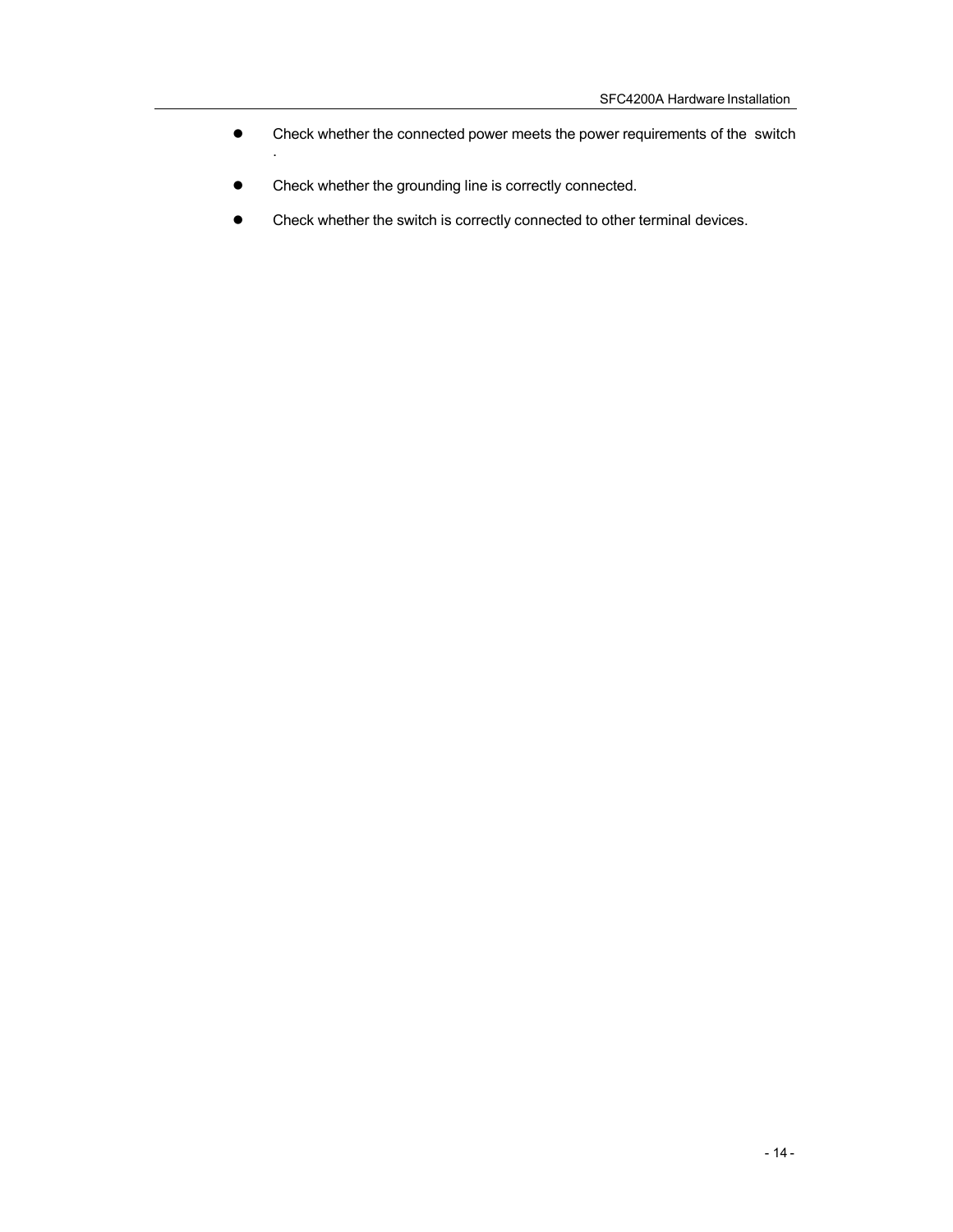# **Chapter 4 Maintaining Switch**

### **Caution:**

- 1) Before opening the machine box, make sure that you have released the static yo u carried and then turn off the power on-off of the switch. Before operating any st ep in Appendix B, read the section "SafetyAdvice".
- 2) Before performing operations beside the power source or on the machine box, tu rn off the power on-off and plug out the power cable.

### 4.1 Opening the Machine Box

This section describes how to open the cover of the switch, required tools and operatio n methods.

### **Caution:**

When the power cable still connects the power source, do not touch it.

When you open the cover the switch, you may use the following tools:

- Crossed screwdriver
- Static armguard

Perform the following steps to open the cover of the switch:

- (1) Turn off the power on-off of the switch.
- (2) Plug out all cables connected the back of the switch.
- (3) Take out the bolt from the machine box with the screwdriver.

#### **Note:**

The machine box comprises of two parts: cover and bottom.

(4) Open the cover by holding two sides of the cover towards the direction of the arr ow key shown in the following figure:

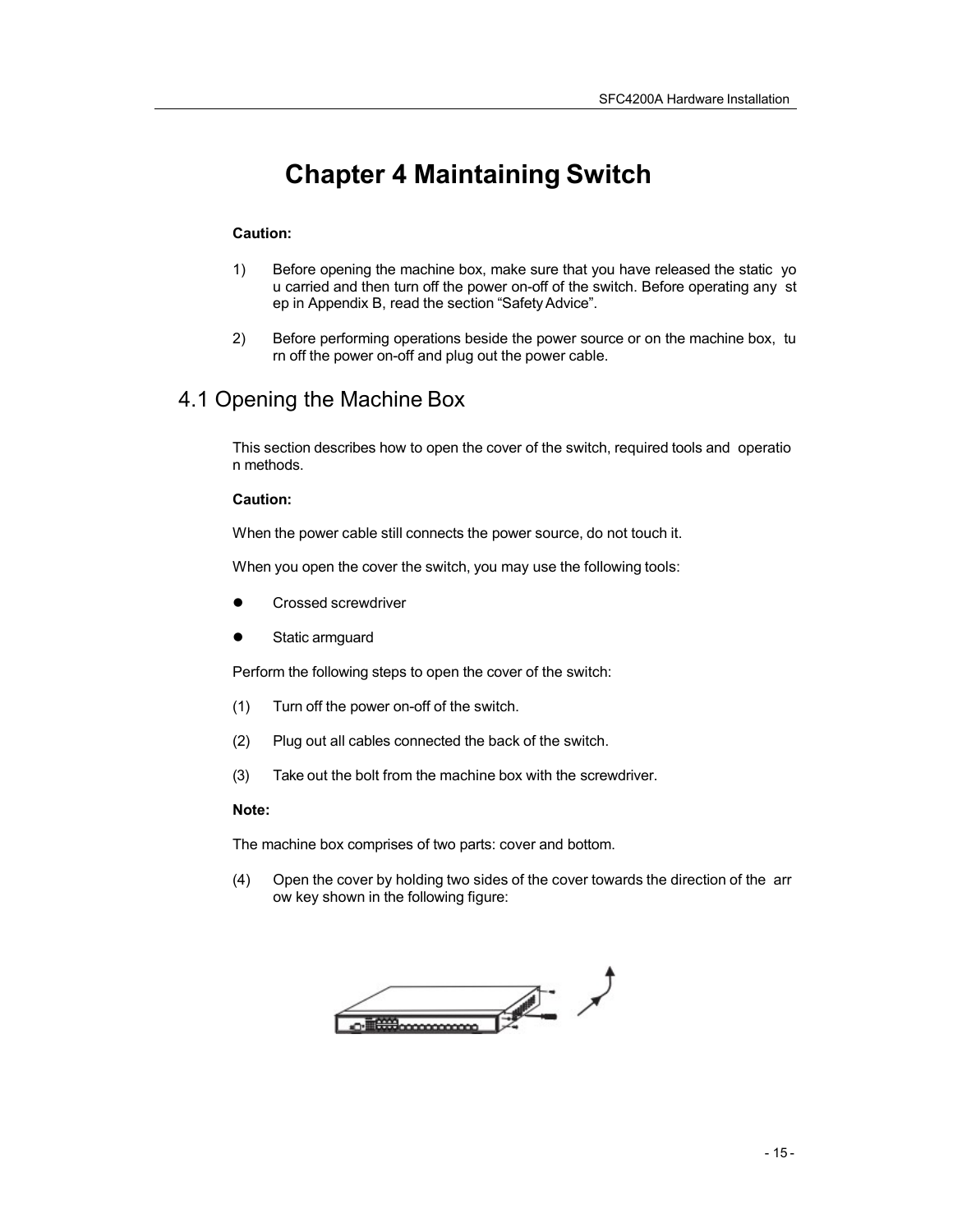**Caution:** The switch shown in the above figure does not represent the material SFC420 0A.

(5) When the cover is opened, put it aside. The mainboard of the system appears.

**Note:**

After taking off the cover, put it horizontally and avoid it to be crushed or collided. Other wise, the machine box is hard to install.

### 4.2 Closing Machine Box

The section mainly describes how to put the cover and close the machine box. Do as f ollows:

(1) Put them well according to their locations and joint them together along their side s. See the following figure.



- (2) When the cover and the bottom are closely tied, let the cover slide the slot of the front template at the bottom.
- (3) Nail the bolt and screw it tightly with the screwdriver.
- (4) Reinstall the switch on the cabinet or the desk.
- (5) Reconnect all cables of the switch.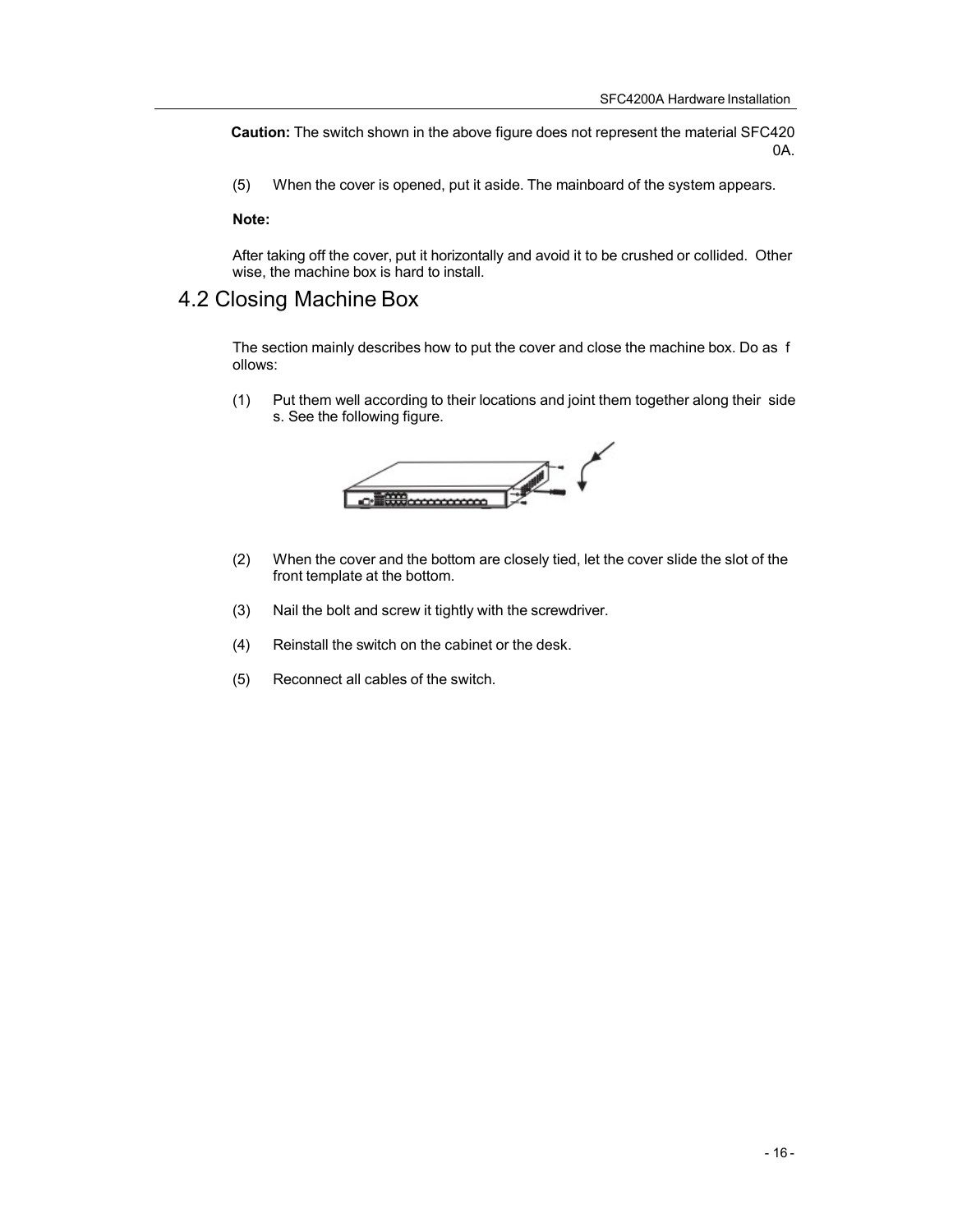# **Chapter 5 Hardware Fault Analysis**

The part describes how to remove the fault from the switch.

### 5.1 Fault Separation

The key for resolving the systematic faults is to separate the fault from the system. You can compare what the system is doing with what the system should do to detect the fau lt. You need to check the following subsystems:

- Power and cooling systems—power and fan
- Port, cable and connection—ports on the front template of the switch and the cab les connecting these ports
- 1. Faults Relative with Power and Cooling System

Do the following checkups to help remove the fault:

- When the power on-off is at the "ON" location, check whether the fan works norm ally. If the fan does not work well, check the fan.
- The working temperature of the switch is from 0 to 40 Celsius degrees. If the swit ch is too hot, check whether the air outlet and air inlet are clean and then do relat ive operations in section 2.3 "Requirements for Common Locations".
- If the switch cannot be started and the PWR indicator is off, check the power.
- 2. Faults Relative with Port, Cable and Connection

Do the following checkups to help remove the fault:

- If the port of the switch cannot be linked, check whether the cable is correctly co nnected and whether the peer connection is normal.
- If the power on-off is at the "ON" location, check the power source and the power cable.
- If the console port does not work after the system is started up, check whether th e console port is set to a baud rate of 9600 bps, eight data bits, no sum check bit , one stop bit and no traffic control.

### 1. Indicator Description

The LED indicator shows that the switch is running. The following table shows the indic ators of the SFC4200A switch and their description: